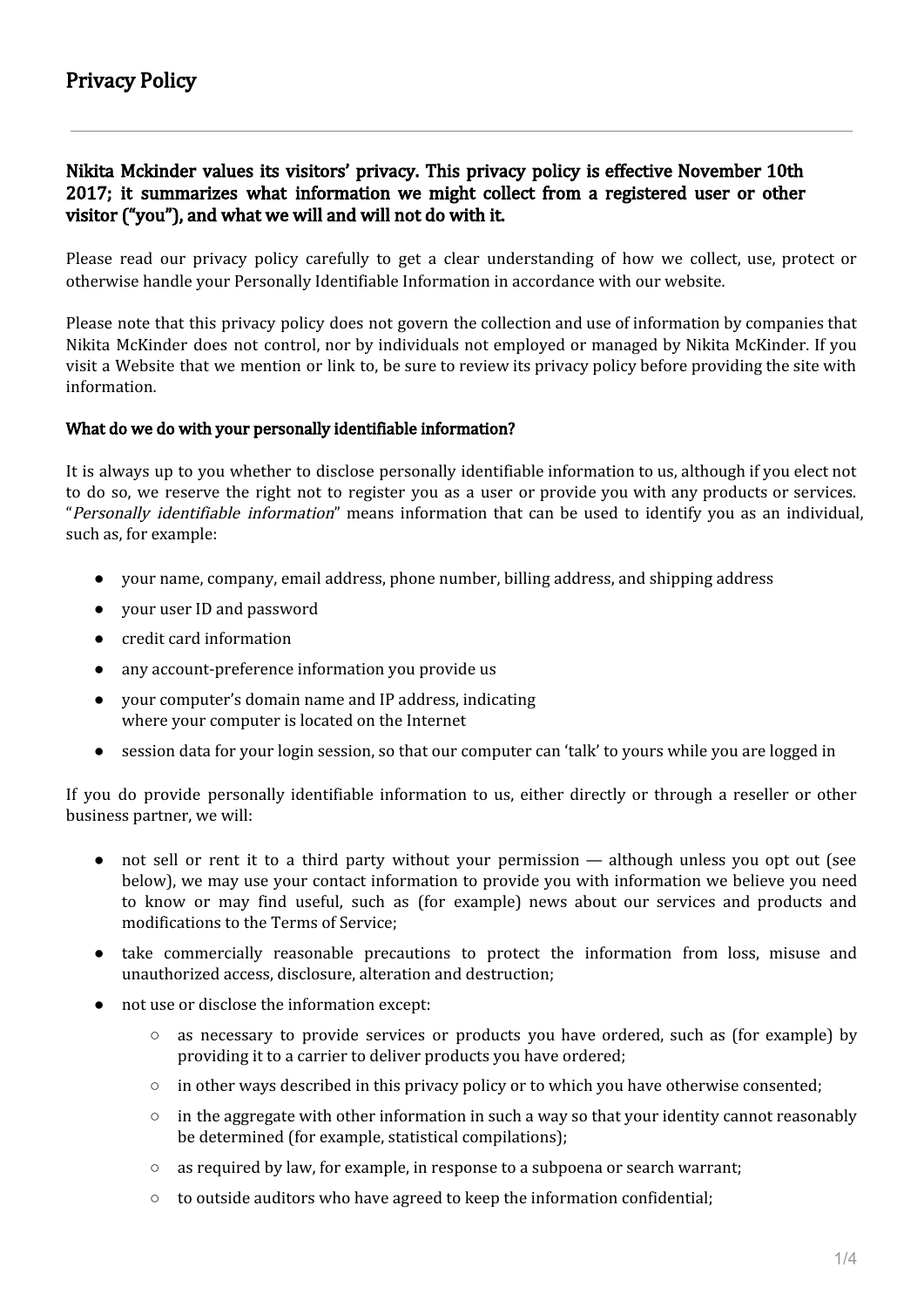- as necessary to enforce the Terms of Service;
- as necessary to protect the rights, safety, or property of [Company Name], its users, or others; this may include (for example) exchanging information with other organizations for fraud protection and/or risk reduction.

## When do we collect information?

We collect information from you when you register on our site, place an order with us, fill out a form or enter information on our site. We collect information when you provide it to us by email or over the phone. If we have your consent to purchase 3rd party technologies on your behalf we will collect necessary information at the time. 3rd party technologies may include, but are not limited to, premium Wordpress themes, Wordpress plugins, domain name and/or hosting fees.

We may store your data on servers provided by third party hosting vendors with whom we have contracted with your consent.

## How do we protect your information?

Your personal information is contained behind secured networks and is only accessible by a limited number of persons who have special access rights to such systems, and are required to keep the information confidential. In addition, all sensitive information you supply is encrypted via Secure Socket Layer (SSL) technology.

All transactions are processed through a gateway provider and are not stored or processed on our servers.

## Your privacy responsibilities

To help protect your privacy, be sure:

- not to share your user ID or password with anyone else;
- to log off the Nikita McKinder Website when you are finished;
- to take customary precautions to guard against "malware" (viruses, Trojan horses, bots, etc.), for example by installing and updating suitable anti-virus software on your device.

### Do we use 'cookies'?

Yes. Cookies are small files that a site or its service provider transfers to your computer's hard drive through your Web browser (if you allow) that enables the site's or service provider's systems to recognize your browser and capture and remember certain information.

## We use cookies to:

● Compile aggregate data about site traffic and site interactions in order to offer improved services and better site experiences and tools in the future. We may also use trusted third-party services that track this information on our behalf.

You can choose to have your computer warn you each time a cookie is being sent, or you can choose to turn off all cookies. You do this through your browser settings. Since each browser is a little different, look at your browser's Help Menu to learn the correct way to modify your cookies.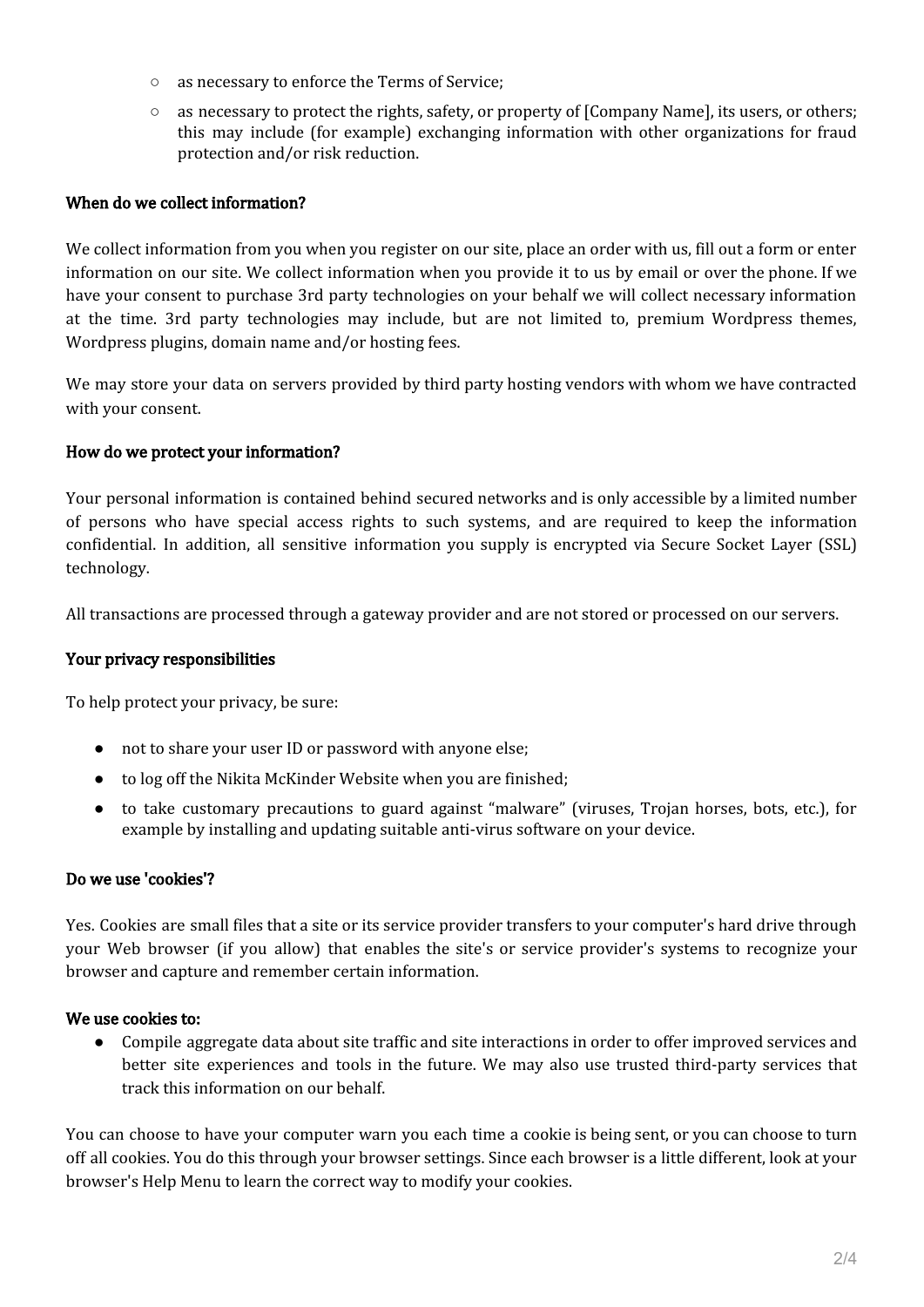If you turn cookies off, some of the features that make your site experience more efficient may not function properly.

# Third-party disclosure

We do not sell, trade, or otherwise transfer to outside parties your Personally Identifiable Information unless we provide you with advance notice and receive your consent. This does not include website hosting partners and other third parties who assist us in operating our website, conducting our business, or serving our users, so long as those parties agree to keep this information confidential. We may also release information when it's release is appropriate to comply with the law, enforce our site policies, or protect ours or others' rights, property or safety.

However, non-personally identifiable visitor information may be provided to other parties for marketing, advertising, or other uses.

### Third-party links

Occasionally, at our discretion, we may include or offer third-party products or services on our website. These third-party sites have separate and independent Privacy Policies and Terms And Conditions. We therefore have no responsibility or liability for the content and activities of these linked sites. Nonetheless, we seek to protect the integrity of our site and welcome any feedback about these sites.

## **Google**

Google's advertising requirements can be summed up by Google's Advertising Principles. They are put in place to provide a positive experience for users. <https://support.google.com/adwordspolicy/answer/1316548?hl=en>

We do not use Google AdSense Advertising on our website.

### Opting out:

Users can set preferences for how Google advertises to you using the Google Ad Settings page. Alternatively, you can opt out by visiting the Network Advertising Initiative Opt Out page or by using the Google Analytics Opt Out Browser add on.

### California Online Privacy Protection Act

CalOPPA is the first state law in the nation to require commercial websites and online services to post a privacy policy. The law's reach stretches well beyond California to require any person or company in the United States (and conceivably the world) that operates websites collecting Personally Identifiable Information from California consumers to post a conspicuous privacy policy on its website stating exactly the information being collected and those individuals or companies with whom it is being shared. See more at:

<http://consumercal.org/california-online-privacy-protection-act-caloppa/#sthash.0FdRbT51.dpuf>

### According to CalOPPA, we agree to the following:

Users can visit our site anonymously.

Once this privacy policy is created, we will add a link to it on our home page or as a minimum, on the first significant page after entering our website.

Our Privacy Policy link includes the word 'Privacy' and can easily be found on the page specified above.